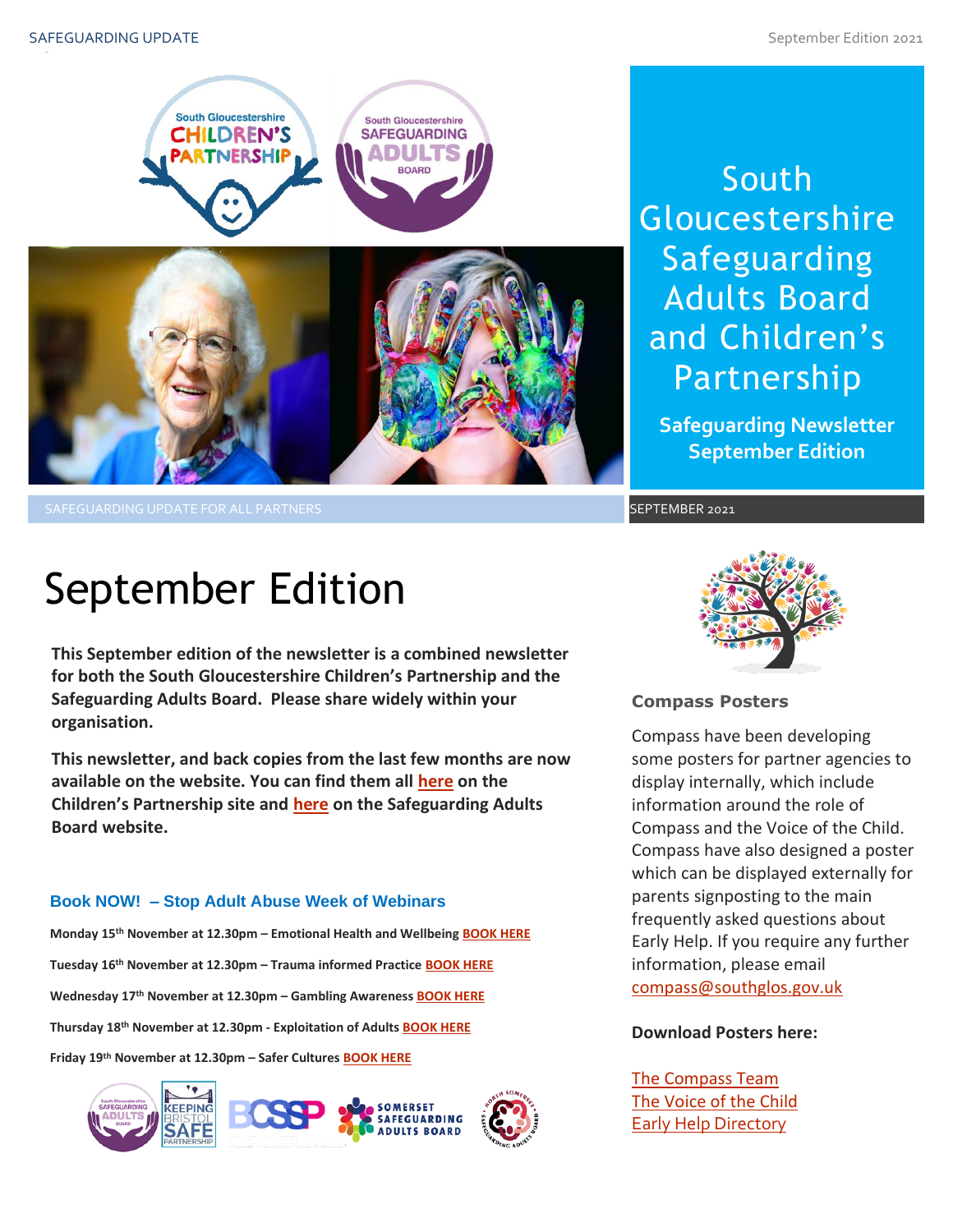#### SAFEGUARDING UPDATE SAFEGUARDING UPDATE SEPTEMBER 2021

### **Messages from Young People**



Members of the Youth Board led a conference in August. One theme was based on the experiences of autistic young people. Here are some key messages they shared.



Face Coverings, can't wear one for a long time. I don't look 'disabled' and therefore I feel anxious that people are looking at me." They agreed that the medical-grade facemasks are "a bit

smelly" and prefer fabric face coverings.

**We want professionals to know that every autistic person is different.**

I have never enjoyed school due to there being too much sensory input & I really struggled with the social situations in school. Due to this, it's been nice learning from home as it's given me some time to focus on my education on my own terms

Questions to Consider:

Do you think it's fair for young people to feel questioned or disbelieved about having autism?

What could you do as a worker to prevent this from happening and promote diversity and acceptance of differences?

I'm not particularly keen on online calls though again, I have mixed opinions. Face to face meetings can be extremely difficult due to the pressure to make eye contact and to appear as neurotypical (not autistic) In that sense, video calls are easier as I can turn off my camera and type in chat if I don't feel able to physically engage

**Overcoming Barriers to engaging with families – Training Opportunity**

This training is offered as an Avon & Somerset area wide workshop to allow practitioners from across the region to share knowledge, experience and best

Somerset Safeguarding Children Partnership **CHILDREN'S ISSCP ITNERSHIP** 

practice and is part of the Avon & Somerset Strategic Safeguarding Partnerships (ASSSP) Training Initiative. This course aims to equip leads and practitioners with the skills and knowledge base to work more effectively with families where there are barriers to engagement.

**Tuesday 12th October 12:30pm-4:30pm Book a place [here](https://safeguardingsomerset.event-booking.org.uk/event-detail/%3DEzN0MTM/Overcoming-Barriers-to-Engaging-with-Families---Avon--Somerset-Regional-Training)**

**DRIVE: Helen's Story**

Click the picture to watch Helen's Story.